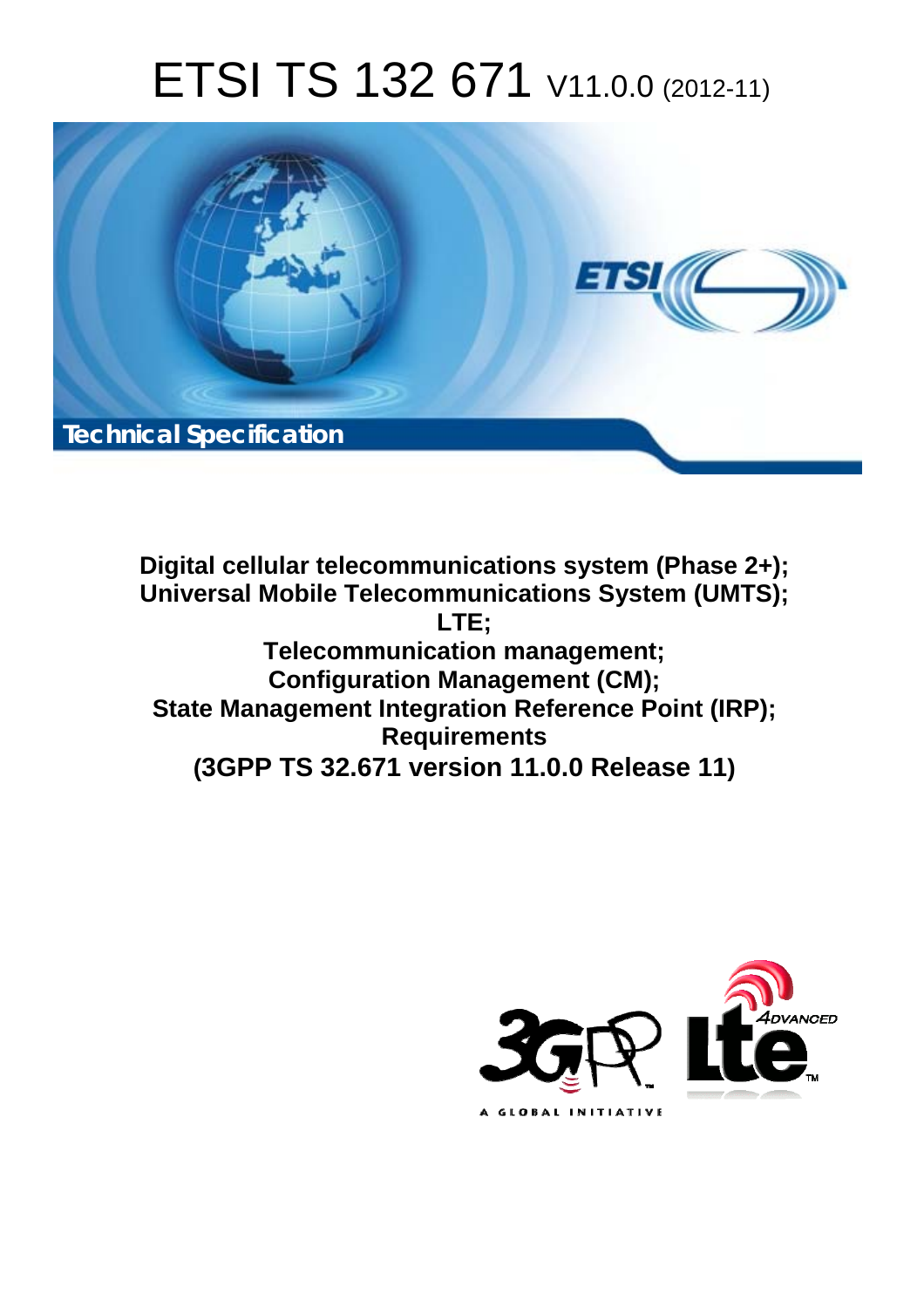Reference RTS/TSGS-0532671vb00

> Keywords GSM,LTE,UMTS

#### *ETSI*

#### 650 Route des Lucioles F-06921 Sophia Antipolis Cedex - FRANCE

Tel.: +33 4 92 94 42 00 Fax: +33 4 93 65 47 16

Siret N° 348 623 562 00017 - NAF 742 C Association à but non lucratif enregistrée à la Sous-Préfecture de Grasse (06) N° 7803/88

#### *Important notice*

Individual copies of the present document can be downloaded from: [http://www.etsi.org](http://www.etsi.org/)

The present document may be made available in more than one electronic version or in print. In any case of existing or perceived difference in contents between such versions, the reference version is the Portable Document Format (PDF). In case of dispute, the reference shall be the printing on ETSI printers of the PDF version kept on a specific network drive within ETSI Secretariat.

Users of the present document should be aware that the document may be subject to revision or change of status. Information on the current status of this and other ETSI documents is available at <http://portal.etsi.org/tb/status/status.asp>

If you find errors in the present document, please send your comment to one of the following services: [http://portal.etsi.org/chaircor/ETSI\\_support.asp](http://portal.etsi.org/chaircor/ETSI_support.asp)

#### *Copyright Notification*

No part may be reproduced except as authorized by written permission. The copyright and the foregoing restriction extend to reproduction in all media.

> © European Telecommunications Standards Institute 2012. All rights reserved.

**DECT**TM, **PLUGTESTS**TM, **UMTS**TM and the ETSI logo are Trade Marks of ETSI registered for the benefit of its Members. **3GPP**TM and **LTE**™ are Trade Marks of ETSI registered for the benefit of its Members and of the 3GPP Organizational Partners.

**GSM**® and the GSM logo are Trade Marks registered and owned by the GSM Association.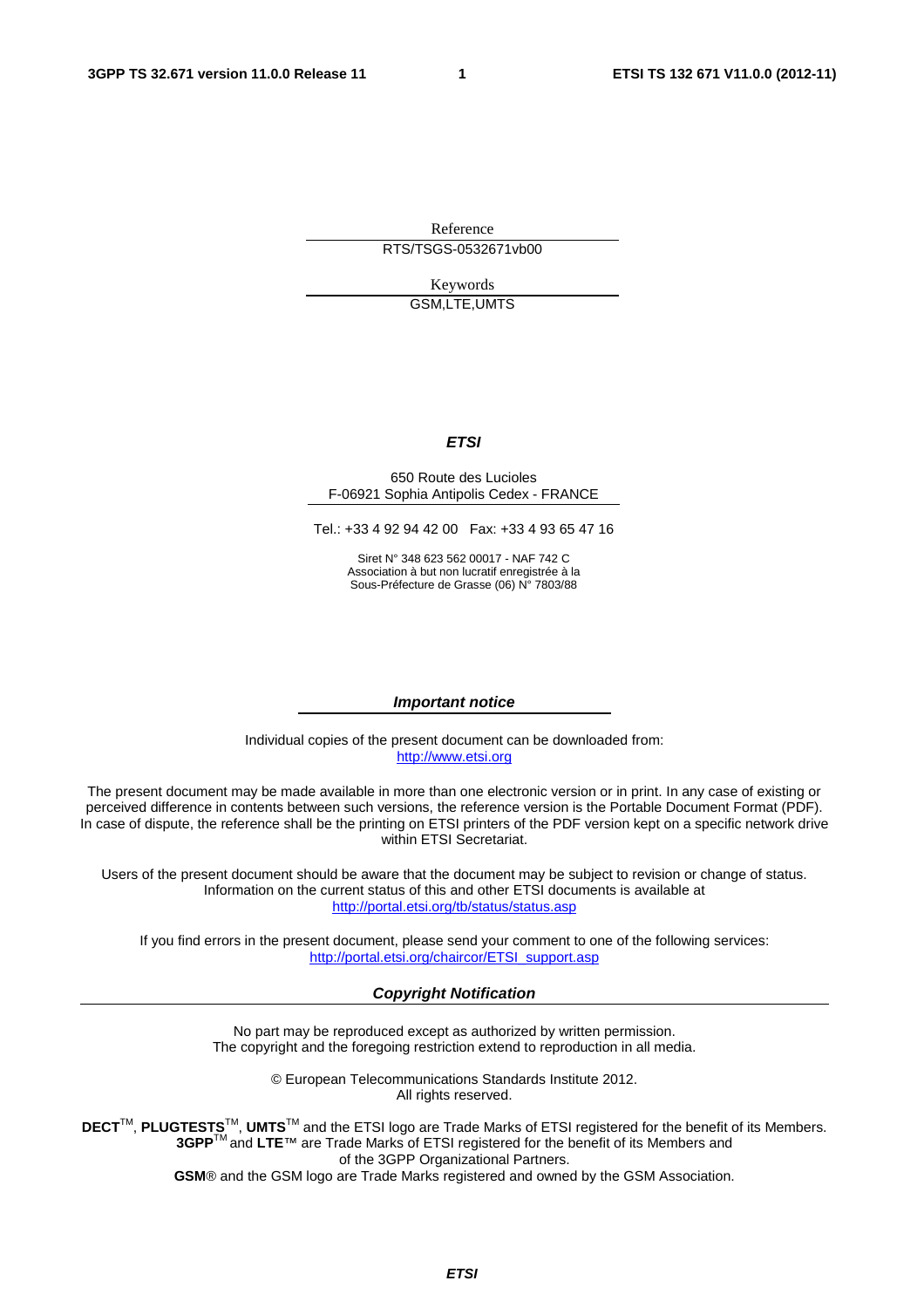## Intellectual Property Rights

IPRs essential or potentially essential to the present document may have been declared to ETSI. The information pertaining to these essential IPRs, if any, is publicly available for **ETSI members and non-members**, and can be found in ETSI SR 000 314: *"Intellectual Property Rights (IPRs); Essential, or potentially Essential, IPRs notified to ETSI in respect of ETSI standards"*, which is available from the ETSI Secretariat. Latest updates are available on the ETSI Web server ([http://ipr.etsi.org\)](http://webapp.etsi.org/IPR/home.asp).

Pursuant to the ETSI IPR Policy, no investigation, including IPR searches, has been carried out by ETSI. No guarantee can be given as to the existence of other IPRs not referenced in ETSI SR 000 314 (or the updates on the ETSI Web server) which are, or may be, or may become, essential to the present document.

### Foreword

This Technical Specification (TS) has been produced by ETSI 3rd Generation Partnership Project (3GPP).

The present document may refer to technical specifications or reports using their 3GPP identities, UMTS identities or GSM identities. These should be interpreted as being references to the corresponding ETSI deliverables.

The cross reference between GSM, UMTS, 3GPP and ETSI identities can be found under [http://webapp.etsi.org/key/queryform.asp.](http://webapp.etsi.org/key/queryform.asp)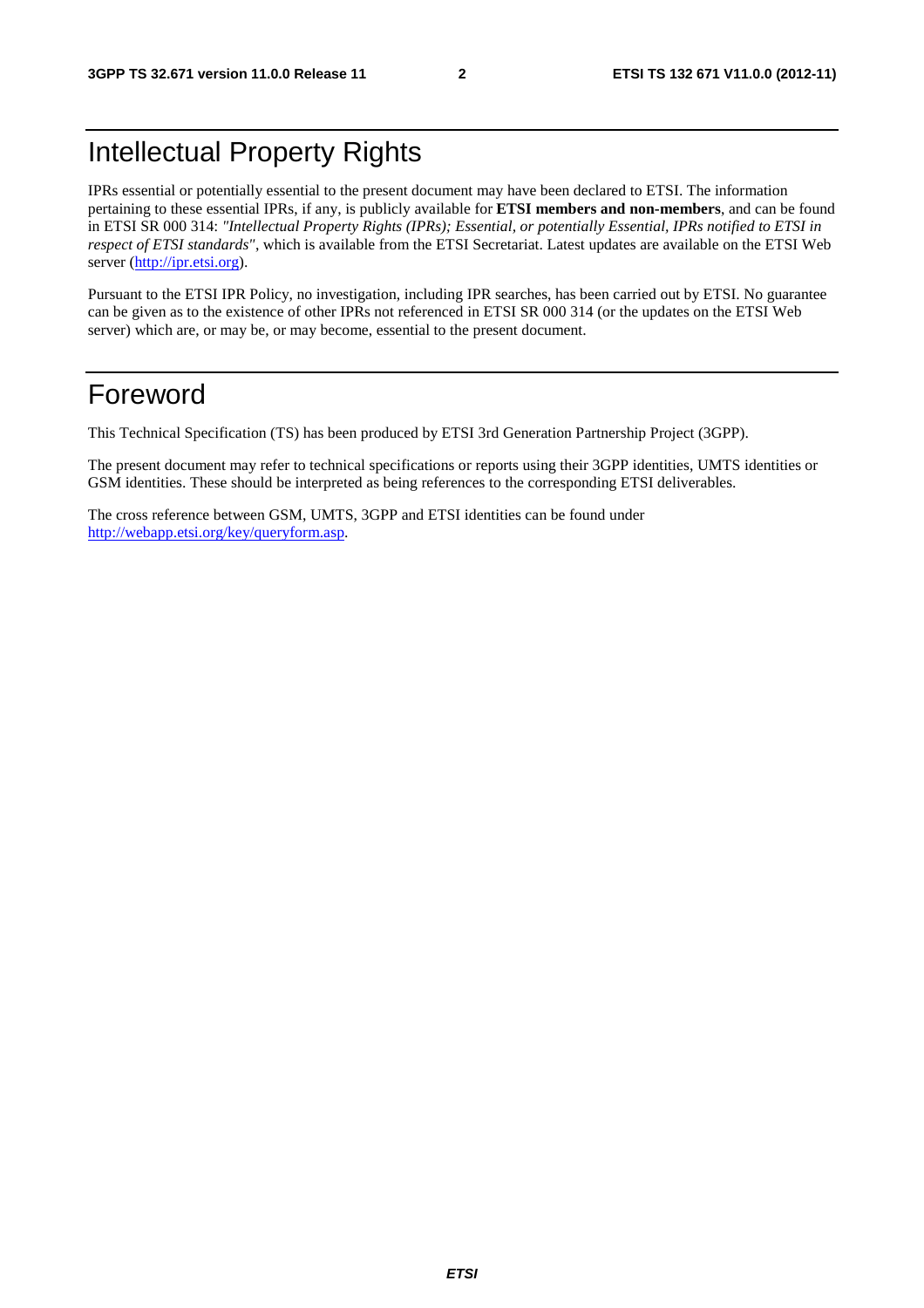$\mathbf{3}$ 

# Contents

| $\mathbf{1}$                 |  |  |  |  |  |
|------------------------------|--|--|--|--|--|
| $\overline{2}$               |  |  |  |  |  |
| $\mathbf{3}$<br>3.1<br>3.3   |  |  |  |  |  |
| $\overline{4}$<br>4.1<br>4.2 |  |  |  |  |  |
|                              |  |  |  |  |  |
|                              |  |  |  |  |  |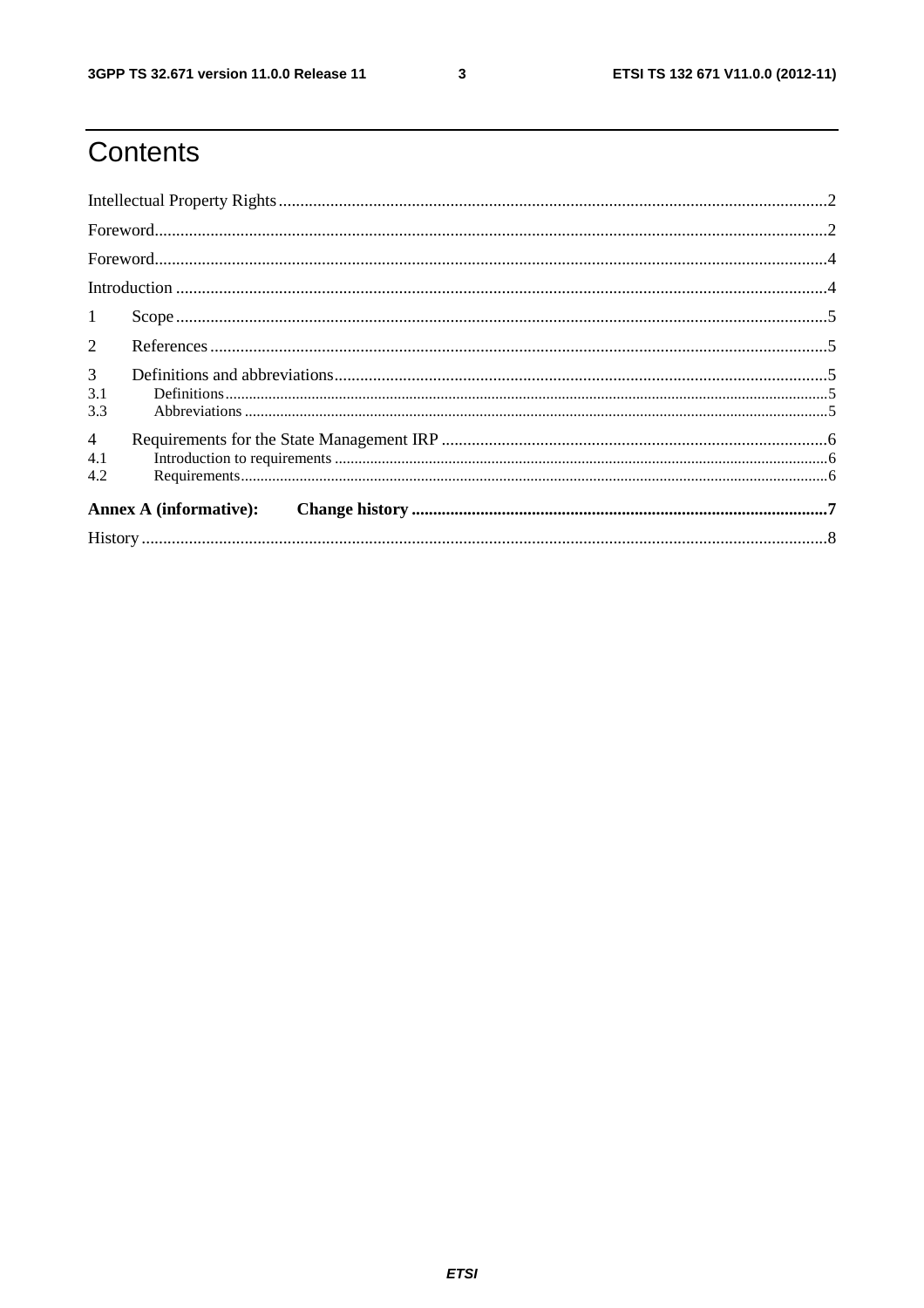### Foreword

This Technical Specification (TS) has been produced by the 3<sup>rd</sup> Generation Partnership Project (3GPP).

The contents of the present document are subject to continuing work within the TSG and may change following formal TSG approval. Should the TSG modify the contents of the present document, it will be re-released by the TSG with an identifying change of release date and an increase in version number as follows:

Version x.y.z

where:

- x the first digit:
	- 1 presented to TSG for information;
	- 2 presented to TSG for approval;
	- 3 or greater indicates TSG approved document under change control.
- y the second digit is incremented for all changes of substance, i.e. technical enhancements, corrections, updates, etc.
- z the third digit is incremented when editorial only changes have been incorporated in the document.

### Introduction

The present document is part of a TS-family covering the 3<sup>rd</sup> Generation Partnership Project; Technical Specification Group Services and System Aspects; Telecommunication management; as identified below:

#### **32.671: Configuration Management (CM); State Management Integration Reference Point (IRP); Requirements**

- 32.672: Configuration Management (CM); State Management Integration Reference Point (IRP); Information Service (IS)
- 32.676: Configuration Management (CM); State Management Integration Reference Point (IRP); Solution Set (SS) definitions

Configuration Management (CM), in general, provides the operator with the ability to assure correct and effective operation of the 3G network as it evolves. CM actions have the objective to control and monitor the actual configuration on the Network Elements (NEs) and Network Resources (NRs), and they may be initiated by the operator or by functions in the Operations Systems (OSs) or NEs.

CM actions may be requested as part of an implementation programme (e.g. additions and deletions), as part of an optimisation programme (e.g. modifications), and to maintain the overall Quality of Service (QoS). The CM actions are initiated either as single actions on single NEs of the 3G network, or as part of a complex procedure involving actions on many resources/objects in one or several NEs.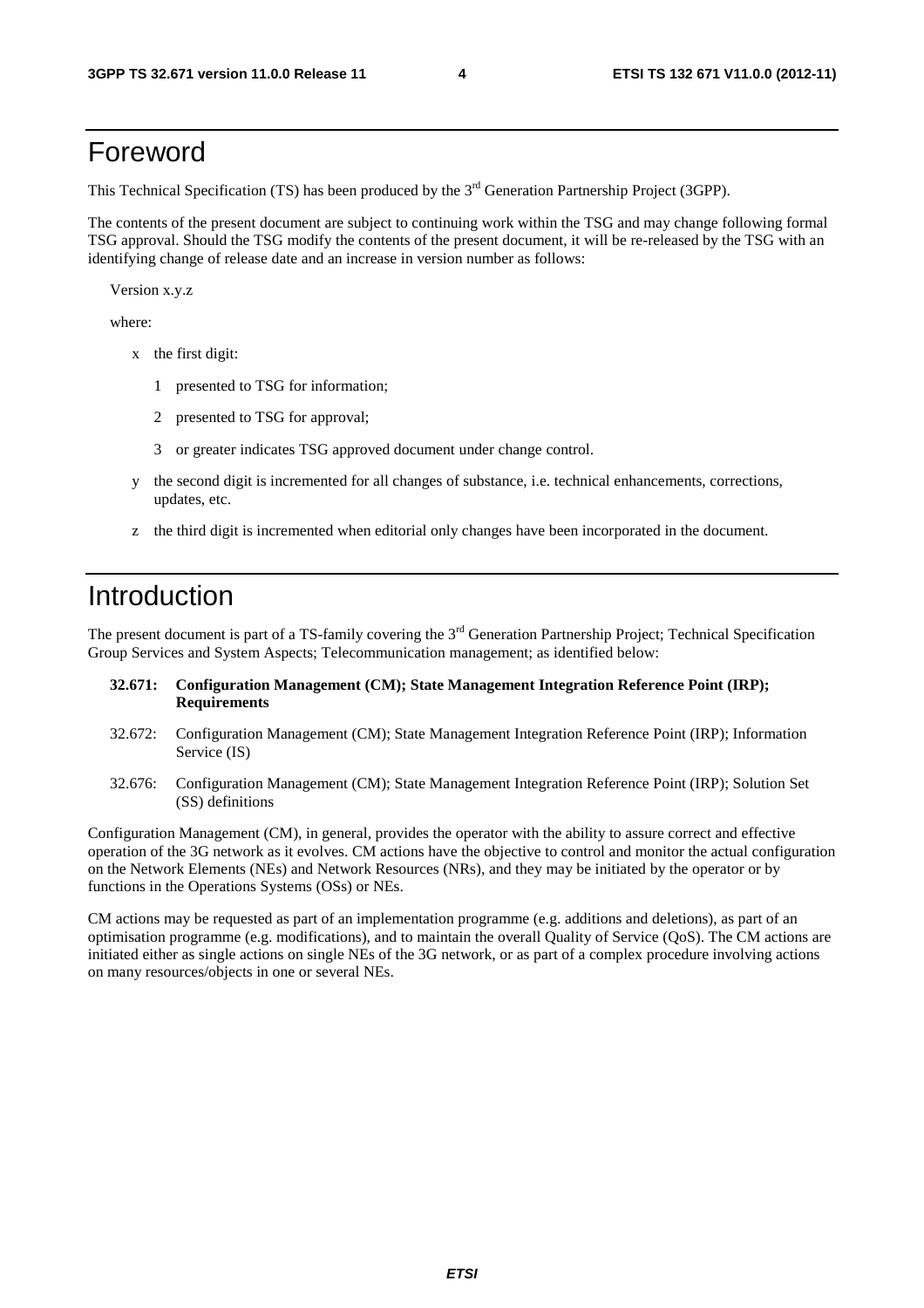#### 1 Scope

The present document defines, in addition to the requirements defined in 3GPP TS 32.101 [1], 3GPP TS 32.102 [2] and 3GPP TS 32.600 [3], the requirements for the present IRP: State Management.

### 2 References

The following documents contain provisions which, through reference in this text, constitute provisions of the present document.

- References are either specific (identified by date of publication, edition number, version number, etc.) or non-specific.
- For a specific reference, subsequent revisions do not apply.
- For a non-specific reference, the latest version applies. In the case of a reference to a 3GPP document (including a GSM document), a non-specific reference implicitly refers to the latest version of that document *in the same Release as the present document*.
- [1] 3GPP TS 32.101: "Telecommunication management; Principles and high level requirements".
- [2] 3GPP TS 32.102: "Telecommunication management; Architecture".
- [3] 3GPP TS 32.600: "Telecommunication management; Configuration Management (CM); Concept and high-level requirements".
- [4] 3GPP TS 32.622: "Telecommunication management; Configuration Management (CM); Generic network resources Integration Reference Point (IRP): Network Resource Model (NRM)".
- [5] 3GPP TS 32.632: "Telecommunication management; Configuration Management (CM); Core Network Resources Integration Reference Point (IRP): Network Resource Model (NRM)".
- [6] 3GPP TS 32.642: "Telecommunication management; Configuration Management (CM): UTRAN network resources Integration Reference Point (IRP): Network Resource Model (NRM)".
- [7] 3GPP TS 32.652: "Telecommunication management; Configuration Management (CM); GERAN network resources Integration Reference Point (IRP): Network Resource Model (NRM)".
- [8] ITU-T Recommendation X.731: "Information technology, Open Systems Interconnection, Systems Management: State management function".

### 3 Definitions and abbreviations

#### 3.1 Definitions

For the purposes of the present document, the terms and definitions given in 3GPP TS 32.101 [1], 3GPP TS 32.102 [2] and 3GPP TS 32.600 [3] apply.

#### 3.3 Abbreviations

For the purposes of the present document, the following abbreviations apply:

| CM         | <b>Configuration Management</b>              |
|------------|----------------------------------------------|
| <b>GSM</b> | Global System for Mobile communication       |
| <b>IRP</b> | Integration Reference Point                  |
| -IS        | Information Service (see 3GPP TS 32.101 [1]) |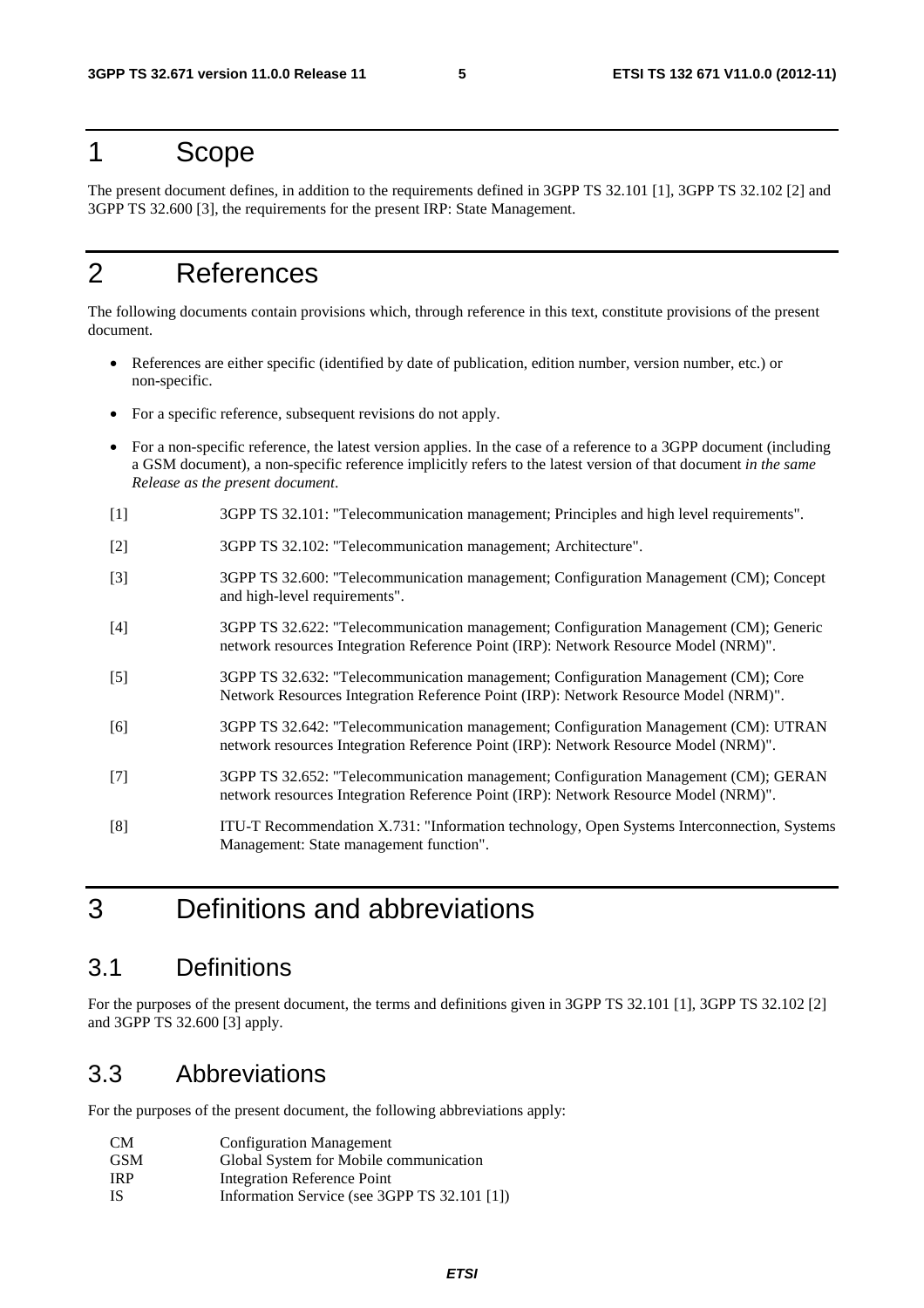| ITU-T      | International Telecommunication Union, Telecommunication Standardisation Sector |
|------------|---------------------------------------------------------------------------------|
| <b>NE</b>  | Network Element                                                                 |
| NR.        | Network Resource                                                                |
| <b>NRM</b> | Network Resource Model                                                          |
| <b>OS</b>  | <b>Operations System</b>                                                        |
| <b>OoS</b> | <b>Quality of Service</b>                                                       |
|            |                                                                                 |

### 4 Requirements for the State Management IRP

#### 4.1 Introduction to requirements

The management state of a managed object represents the instantaneous condition of availability and operability of the associated resource from the point of view of management. Different classes of managed object have a variety of state attributes that express and control aspects of the operation of their associated resource that are peculiar to each class. However, the management state is expected to be common to a large number of resources and for this reason is to be standardized; it expresses key aspects of their usability at any given time. Its purpose is to control the general availability of a resource and to make visible information about that general availability.

State Management IRP is defined to specify and to standardise the generic attributes for modelling and managing the resources of 3G networks at the Itf-N. There are a variety of managed objects and the related network resources. It is the task of designers of specific managed object classes to model the state conditions of the associated network resources using the generic attributes provided in the State Management IRP. Different managed objects and the network resources they model may require different subsets of the attributes defined in the State Management IRP. Examples of network resource models can be found in 3GPP TS 32.622 [4], 3GPP TS 32.632 [5], 3GPP TS 32.642 [6] and 3GPP TS 32.652 [7].

#### 4.2 Requirements

The following requirements apply for the State Management IRP:

- A. IRP-related requirements in 3GPP TS 32.101 [1].
- B. IRP-related requirements in 3GPP TS 32.102 [2].
- C. IRP-related requirements in 3GPP TS 32.600 [3].

In addition to the above, the following more specific requirements apply:

- 1. The State Management IRP IS shall specify state attributes, modelling operability, usage and administration related to 3G network resources.
	- operability: whether or not the resource is physically installed and working, if applicable.
	- usage: whether or not the resource is actively in use at a specific instant, and if so, whether or not it has spare capacity for additional users at that instant. A resource is said to be "in use" when it has received one or more requests for service that it has not yet completed or otherwise discharged, or when some part of its capacity has been allocated, and not yet reclaimed, as a result of a previous service request.
	- administration: permission to use or prohibition against using the resource, imposed through the management services.

The semantics and the value ranges of these state attributes shall be based on ITU-T Recommendation X.731 [8] while extensions and omissions may be made.

2. The State Management IRP IS shall specify status attributes, modelling more detailed information about other aspects of the state of the corresponding 3G network resources that may affect their operability and usage. The status attributes also contain more detailed information about the administrative constraints on its operation that are controlled by a manager. The semantics and the value ranges of these status attributes shall be based on ITU-T Recommendation X.731 [8] while extensions and omissions may be made.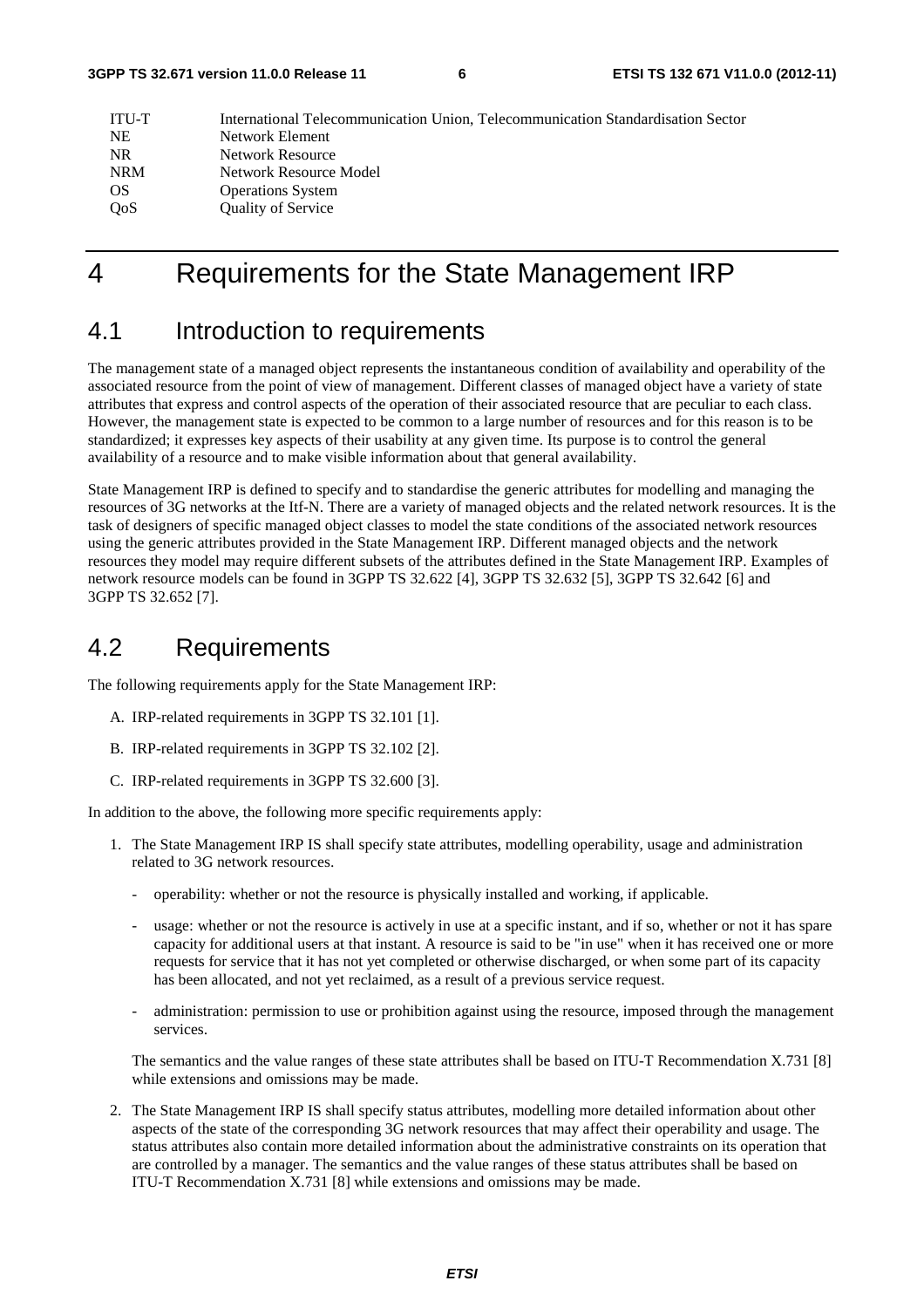# Annex A (informative): Change history

| <b>Change history</b> |        |                 |           |                          |                                                                                                                       |                   |            |
|-----------------------|--------|-----------------|-----------|--------------------------|-----------------------------------------------------------------------------------------------------------------------|-------------------|------------|
| Date                  | TSG#   | <b>TSG Doc.</b> | <b>CR</b> | <b>Rev</b>               | <b>Subject/Comment</b>                                                                                                | Old               | <b>New</b> |
| Jun 2002              | S 16   | SP-020329 --    |           | $\overline{\phantom{a}}$ | Submitted to TSG SA #16 for Information                                                                               | 1.0.0             |            |
| Sep 2002 S 17         |        | SP-020468       |           | $\overline{a}$           | Submitted to TSG SA #17 for Approval                                                                                  | 2.0.0             | 5.0.0      |
| Mar 2004 IS 23        |        | SP-040105       |           | $-$                      | Automatic upgrade to Rel-6 (no CR)                                                                                    | 5.0.0             | 6.0.0      |
| Jun 2007              | ISA 36 |                 | $-$       | --                       | Automatic upgrade to Rel-7 (no CR) at freeze of Rel-7. Deleted<br>reference to CMIP SS, discontinued from R7 onwards. | 6.0.0             | 7.0.0      |
| Dec 2008 SA 42        |        | $- -$           | --        | --                       | Upgrade to Release 8                                                                                                  | 7.0.0             | 8.0.0      |
| Dec 2009              |        |                 |           |                          | Update to Rel-9 version                                                                                               | 8.0.0             | 9.0.0      |
| 2011-03               |        |                 |           |                          | Update to Rel-10 version (MCC)                                                                                        | 9.0.0             | 10.0.0     |
| 2012-09               |        |                 |           |                          | Update to Rel-11 version (MCC)                                                                                        | $10.0.0$   11.0.0 |            |